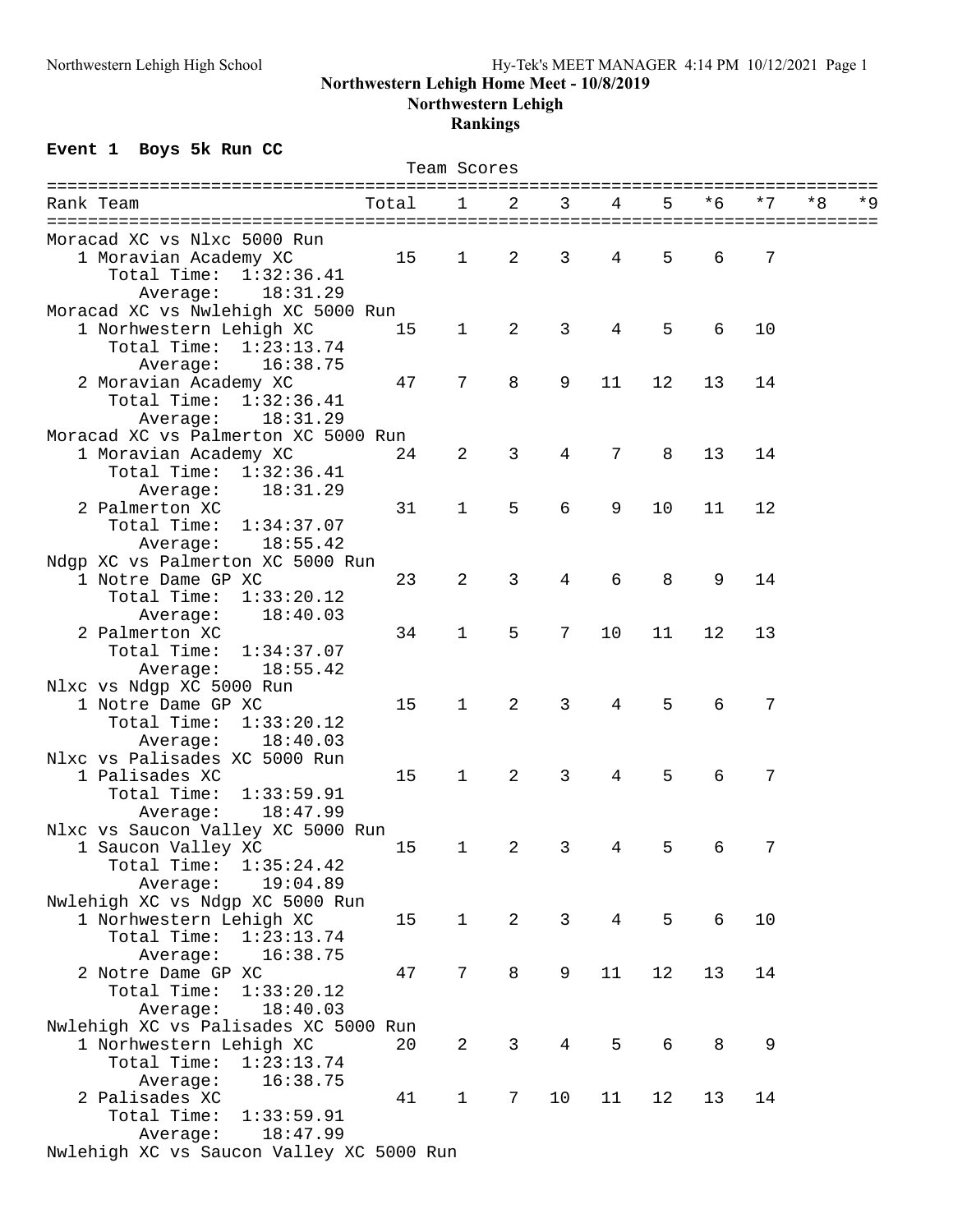# **Northwestern Lehigh Home Meet - 10/8/2019**

# **Northwestern Lehigh**

|                          |    | Rankings |       |  |     |  |
|--------------------------|----|----------|-------|--|-----|--|
| 1 Norhwestern Lehigh XC  | 15 |          | 1 2 3 |  | 4 5 |  |
| Total Time: $1:23:13.74$ |    |          |       |  |     |  |
| Average: 16:38.75        |    |          |       |  |     |  |